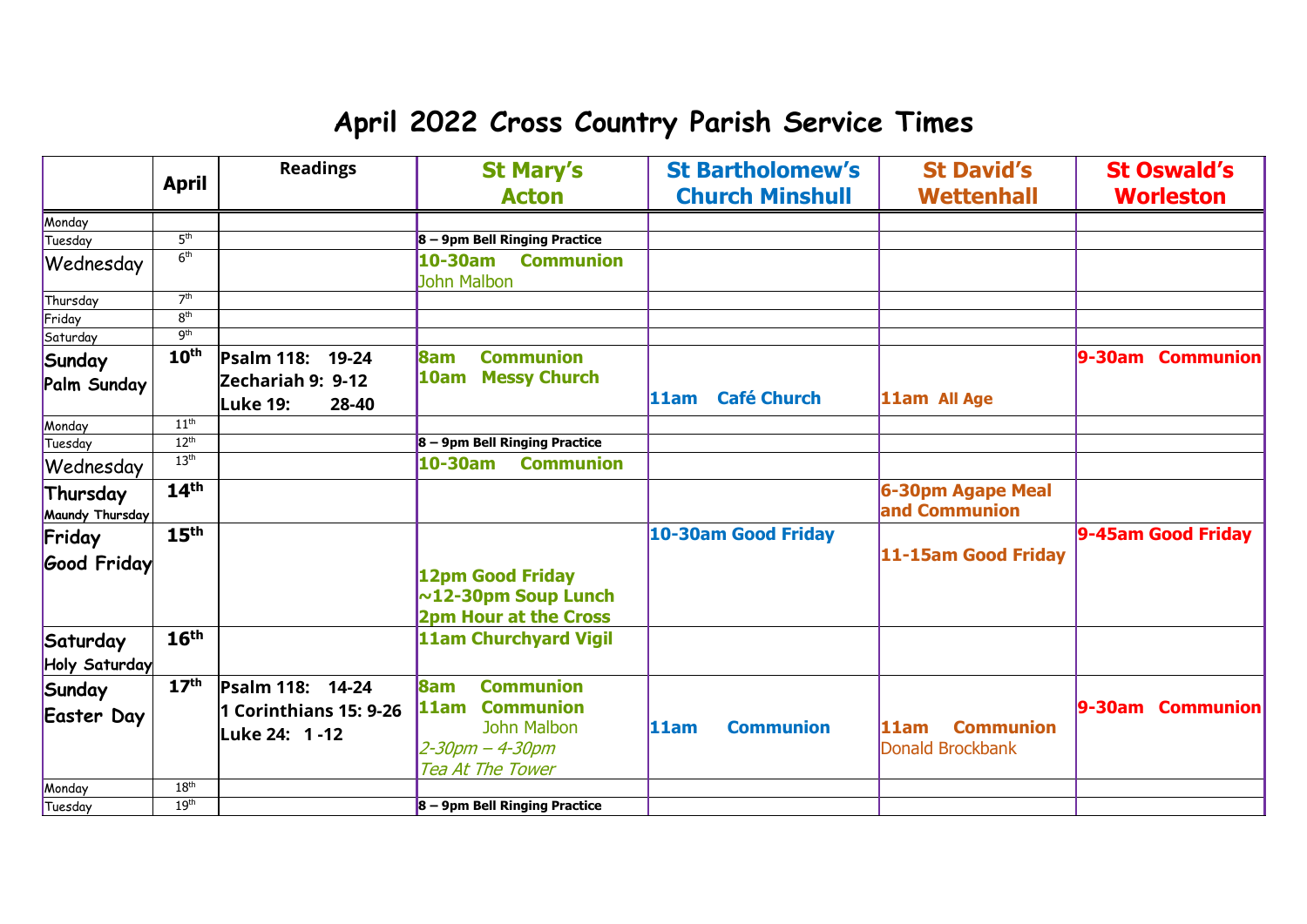|           | <b>April</b>     |                                                                | <b>St Mary's</b><br><b>Acton</b>                                                                    | <b>St Bartholomew's</b><br><b>Church Minshull</b> | <b>St David's</b><br><b>Wettenhall</b>  | <b>St Oswald's</b><br><b>Worleston</b>    |
|-----------|------------------|----------------------------------------------------------------|-----------------------------------------------------------------------------------------------------|---------------------------------------------------|-----------------------------------------|-------------------------------------------|
| Wednesday | 20 <sup>th</sup> |                                                                | <b>Communion</b><br>$10-30$ am                                                                      |                                                   |                                         |                                           |
| Thursday  | 21 <sup>st</sup> |                                                                |                                                                                                     |                                                   |                                         |                                           |
| Friday    | 22 <sup>nd</sup> |                                                                |                                                                                                     |                                                   |                                         |                                           |
| Saturday  | 23 <sup>rd</sup> |                                                                |                                                                                                     |                                                   |                                         |                                           |
| Sunday    | 24 <sup>th</sup> | <b>Revelation 1: 4-8</b>                                       | <b>Communion</b><br><b>8am</b>                                                                      |                                                   |                                         |                                           |
|           |                  | lohn 20: 19-31                                                 | <b>Morning prayer</b><br>11am<br>2-30pm - 4-30pm<br>Tea At The Tower                                | 11am<br><b>Messy Church</b>                       | 6-30pm Communion                        | 9-30am Baptism                            |
| Monday    | 25 <sup>th</sup> |                                                                |                                                                                                     |                                                   |                                         |                                           |
| Tuesday   | 26 <sup>th</sup> |                                                                | 8 - 9pm Bell Ringing Practice                                                                       |                                                   |                                         |                                           |
| Wednesday | 27 <sup>th</sup> |                                                                | $10-30$ am<br><b>Communion</b>                                                                      |                                                   |                                         |                                           |
| Thursday  | 28 <sup>th</sup> |                                                                |                                                                                                     |                                                   |                                         |                                           |
| Friday    | 29 <sup>th</sup> |                                                                |                                                                                                     |                                                   |                                         |                                           |
| Saturday  | 30 <sup>th</sup> |                                                                |                                                                                                     |                                                   |                                         |                                           |
| Sunday    | 1 <sup>st</sup>  | Psalm 30<br><b>Revelation 5: 11-14</b><br>lohn 21:<br>$1 - 19$ | <b>Communion</b><br>11am<br>2-30pm – 4-30pm<br>Tea At The Tower<br><b>Evensong</b><br><b>5pm</b>    | 11am                                              | Service of the Word 11am Morning Prayer |                                           |
| Monday    | 2 <sup>nd</sup>  |                                                                |                                                                                                     |                                                   |                                         |                                           |
| Tuesday   | 3 <sup>rd</sup>  |                                                                | 8 - 9pm Bell Ringing Practice                                                                       |                                                   |                                         |                                           |
| Wednesday | 4 <sup>th</sup>  |                                                                | $10-30$ am<br><b>Communion</b>                                                                      |                                                   |                                         |                                           |
| Thursday  | 5 <sup>th</sup>  |                                                                |                                                                                                     |                                                   |                                         |                                           |
| Friday    | 6 <sup>th</sup>  |                                                                |                                                                                                     |                                                   |                                         |                                           |
| Saturday  | 7 <sup>th</sup>  |                                                                | 7-30pm Spring Evening<br>Concert                                                                    |                                                   |                                         |                                           |
| Sunday    | 8 <sup>th</sup>  | Psalm 23<br><b>Revelation 7: 9-end</b><br>lohn 10:<br>22-30    | <b>8am Communion John Malbon</b><br><b>11 am Morning Prayer</b><br><b>Peter &amp; Tracey Foster</b> | 11am Café Church                                  | 11am Communion<br>Donald Brockbank      | 9-30am Communion<br><b>Lesley Bentley</b> |